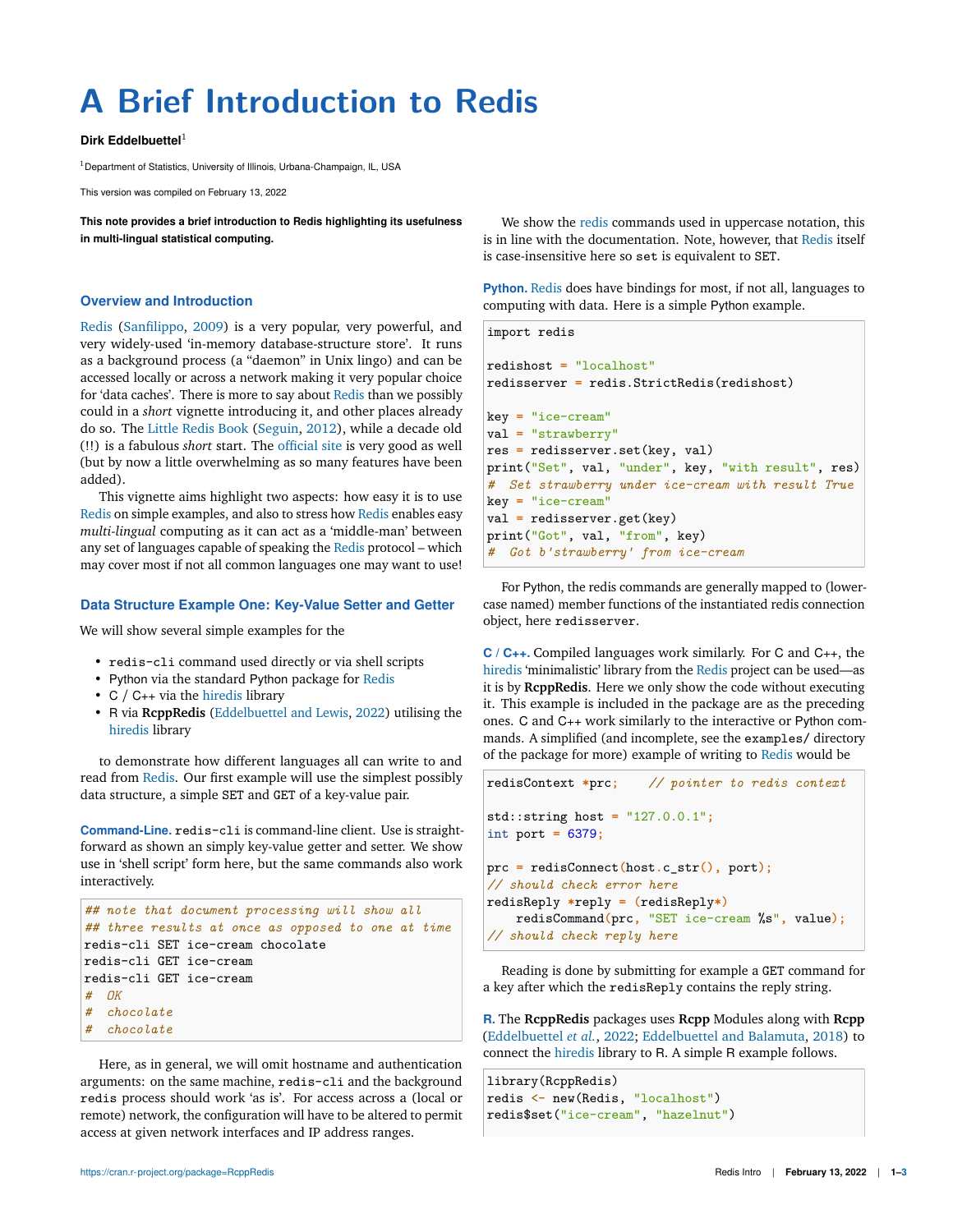```
# [1] "OK"
redis$get("ice-cream")
# [1] "hazelnut"
```
#### **Data Structure Example Two: Hashes**

Redis has support for a number of standard data structures including hashes. The official documentation list sixteen commands in the corresponding group covering writing (hset), reading (hget), checking for key (hexists), deleting a key (hdel) and more.

```
redis-cli HSET myhash abc 42
redis-cli HSET myhash def "some text"
# 1
# 1
```
We can illustrate reading and checking from Python:

```
print(redisserver.hget("myhash", "abc"))
# b'42'
print(redisserver.hget("myhash", "def"))
# b'some text'
print(redisserver.hexists("myhash", "xyz"))
# False
```
For historical reasons, **RcppRedis** converts to/from R internal serialization on hash operations so it cannot *directly* interoperate with these examples as they not deploy R-internal representation. The package has however a 'catch-all' command exec (which excutes a given Redis command string) which can be used here:

```
redis$exec("HGET myhash abc")
# [1] "42"
redis$exec("HGET myhash def")
# [1] "some text"
redis$exec("HEXISTS myhash xyz")
# [1] 0
```
# **Data Structure Example Three: Sets**

Sets are another basic data structure that is well-understood. In sets, elements can be added (once), removed (if present), and sets can be joined, intersected and differenced.

```
redis-cli SADD myset puppy
redis-cli SADD myset kitten
redis-cli SADD otherset birdie
redis-cli SADD otherset kitten
redis-cli SINTER myset otherset
# 1
# 1
# 1
# 1
# kitten
```
We can do the same in Python. Here we showi only the final intersect command—the set-addition commands are equivalent across implementations as are most other Redis command.

```
print(redisserver.sinter("myset", "otherset"))
# {b'kitten'}
```
And similarly in R where exec returns a list:

```
redis$exec("SINTER myset otherset")
# [[1]]
# [1] "kitten"
```
### **Data Structure Example Four: Lists**

So far we have looked at setters and getters for values, hashes, and sets. All of these covered only one value per key. But Redis has support for many more types.

```
redis-cli LPUSH mylist chocolate
redis-cli LPUSH mylist strawberry vanilla
redis-cli LLEN mylist
# 1
# 3
# 3
```
We can access the list in Python. Here we show access by index. Note that the index is zero-based, so 'one' accesses the middle element in a list of length three.

```
print(redisserver.lindex("mylist", 1))
# b'strawberry'
```
In R, using the 'list range' command for elements 0 to 1:

```
redis$exec("LRANGE mylist 0 1")
# [[1]]
# [1] "vanilla"
#
# [[2]]
# [1] "strawberry"
```
The **RcppRedis** list commands (under the 'standard' names) work on serialized R objects so we once again utilize the exec command to execute this using the 'standard' name. As access to unserialized data is useful, the package also two alternates for numeric and string return data:

```
redis$listRangeAsStrings("mylist", 0, 1)
# [1] "vanilla" "strawberry"
```
# **Data Structure Example Five: Sorted Sets**

Redis offers another data structure that can be of interest to us for use in time series. Recall how packages **zoo** (Zeileis *et al.*, 2021) and **xts** (Ryan and Ulrich, 2020) are, essentially, indexed containers around (numeric) matrices with a sorting index. This is commonly the Date type in R for daily data, or a POSIXct datimetime type for intra-daily data at approximately a microsecond resolution. One can then index by day or datetime, subset, merge, . . . We can store such data in Redis using sorted sets using the index as the first column. A quick R example illustrates.

```
m1 \leftarrow matrix(c(100, 1, 2, 3), 1)redis$zadd("myz", m1) # add m1 indexed at 100
# [1] 1
m2 \leftarrow matrix(c(105, 2, 2, 4), 1)redis$zadd("myz", m2) # add m1 indexed at 105
# [1] 1
```